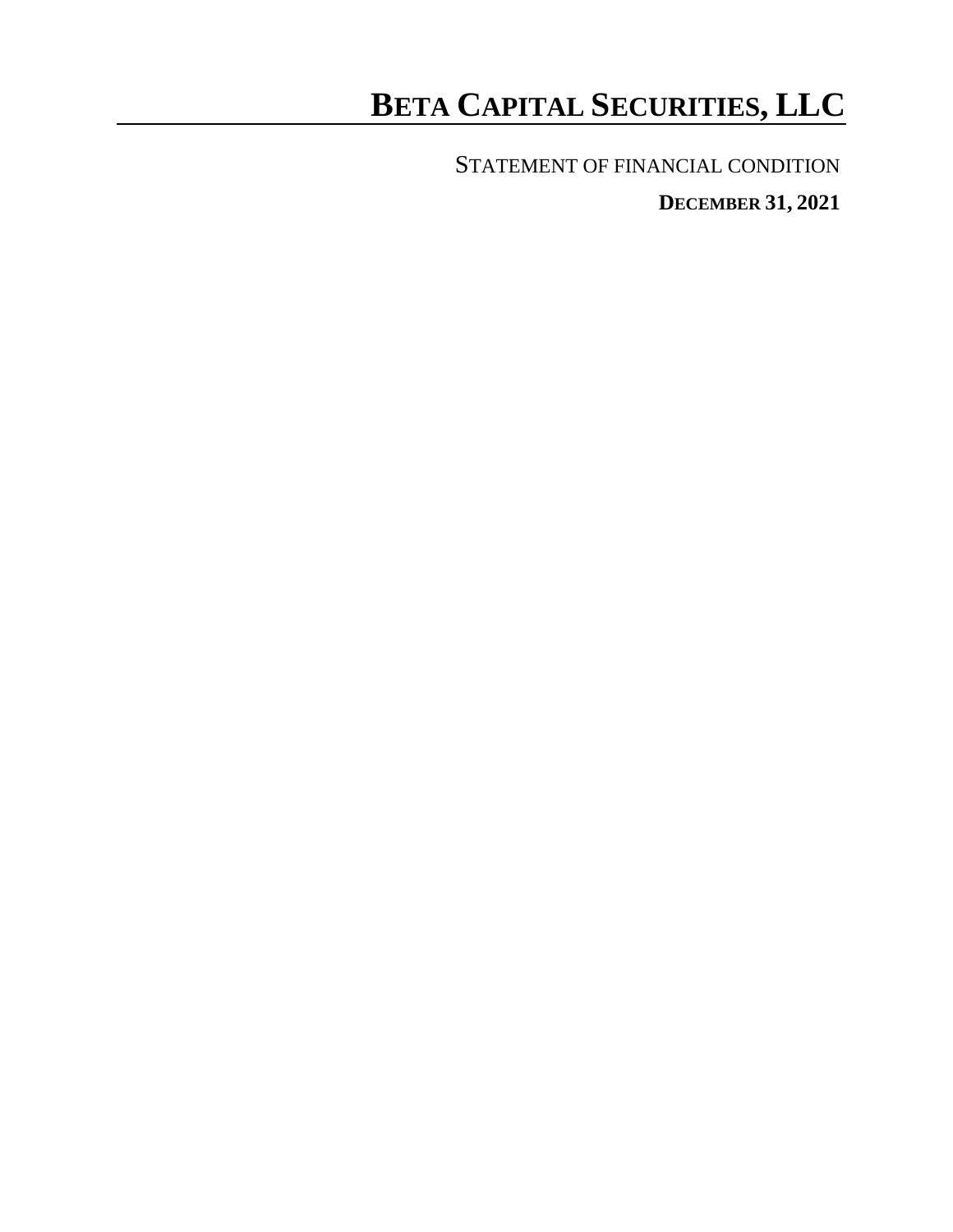**UNITED STATES** SECURITIES AND EXCHANGE COMMISSION Washington, D.C. 20549

**OMB APPROVAL** OMB Number: 3235-0123 Expires: Oct. 31, 2023 Estimated average burden hours per response: 12

## **ANNUAL REPORTS FORM X-17A-5 PART III**

SEC FILE NUMBER 8-48481

| Information Required Pursuant to Rules 17a-5, 17a-12, and 18a-7 under the Securities Exchange Act of 1934                                                                                                                                                         | <b>FACING PAGE</b>                  |                 |                                              |
|-------------------------------------------------------------------------------------------------------------------------------------------------------------------------------------------------------------------------------------------------------------------|-------------------------------------|-----------------|----------------------------------------------|
|                                                                                                                                                                                                                                                                   | 01/01/21                            |                 | 12/31/21                                     |
| FILING FOR THE PERIOD BEGINNING                                                                                                                                                                                                                                   | MM/DD/YY                            | AND ENDING      | MM/DD/YY                                     |
|                                                                                                                                                                                                                                                                   | A. REGISTRANT IDENTIFICATION        |                 |                                              |
|                                                                                                                                                                                                                                                                   |                                     |                 |                                              |
| NAME OF FIRM:                                                                                                                                                                                                                                                     | <b>Beta Capital Securities, LLC</b> |                 |                                              |
| TYPE OF REGISTRANT (check all applicable boxes):<br>$\Box$ Security-based swap dealer<br>$\blacksquare$ Broker-dealer<br>$\Box$ Check here if respondent is also an OTC derivatives dealer<br>ADDRESS OF PRINCIPAL PLACE OF BUSINESS: (Do not use a P.O. box no.) |                                     |                 | $\Box$ Major security-based swap participant |
|                                                                                                                                                                                                                                                                   | 777 Brickell Avenue, Suite 1201     |                 |                                              |
|                                                                                                                                                                                                                                                                   | (No. and Street)                    |                 |                                              |
| Miami                                                                                                                                                                                                                                                             | FΓ                                  |                 | 33131                                        |
| (City)                                                                                                                                                                                                                                                            | (State)                             |                 | (Zip Code)                                   |
| PERSON TO CONTACT WITH REGARD TO THIS FILING                                                                                                                                                                                                                      |                                     |                 |                                              |
| Idelma Hervis                                                                                                                                                                                                                                                     | 305-358-8814                        |                 | ihervis@creand.us                            |
| (Name)                                                                                                                                                                                                                                                            | (Area Code - Telephone Number)      | (Email Address) |                                              |
|                                                                                                                                                                                                                                                                   | <b>B. ACCOUNTANT IDENTIFICATION</b> |                 |                                              |
| INDEPENDENT PUBLIC ACCOUNTANT whose reports are contained in this filing*<br>Crowe, LLP                                                                                                                                                                           |                                     |                 |                                              |
| (Name - if individual, state last, first, and middle name)                                                                                                                                                                                                        |                                     |                 |                                              |
| 485 Lexington Avenue - Floor 11                                                                                                                                                                                                                                   | <b>New York</b>                     |                 | 10017                                        |
| (Address)<br>09/24/03                                                                                                                                                                                                                                             | (City)                              | (State)<br>173  | (Zip Code)                                   |
| (Date of Registration with PCAOB) (if applicable)                                                                                                                                                                                                                 |                                     |                 | (PCAOB Registration Number, if applicable    |
| Claims for exemption from the requirement that the annual reports be covered by the reports of an independent public                                                                                                                                              | FOR OFFICIAL USE ONLY               |                 |                                              |

Claims for exemption from the requirement that the annual reports be cov accountant must be supported by a statement of facts and circumstances relied on as the basis of the exemption. See 17 CFR 240.17a-5(e)(1)(ii), if applicable.

Persons who are to respond to the collection of information contained in this form are not required to respond unless the form displays a currently valid OMB control number.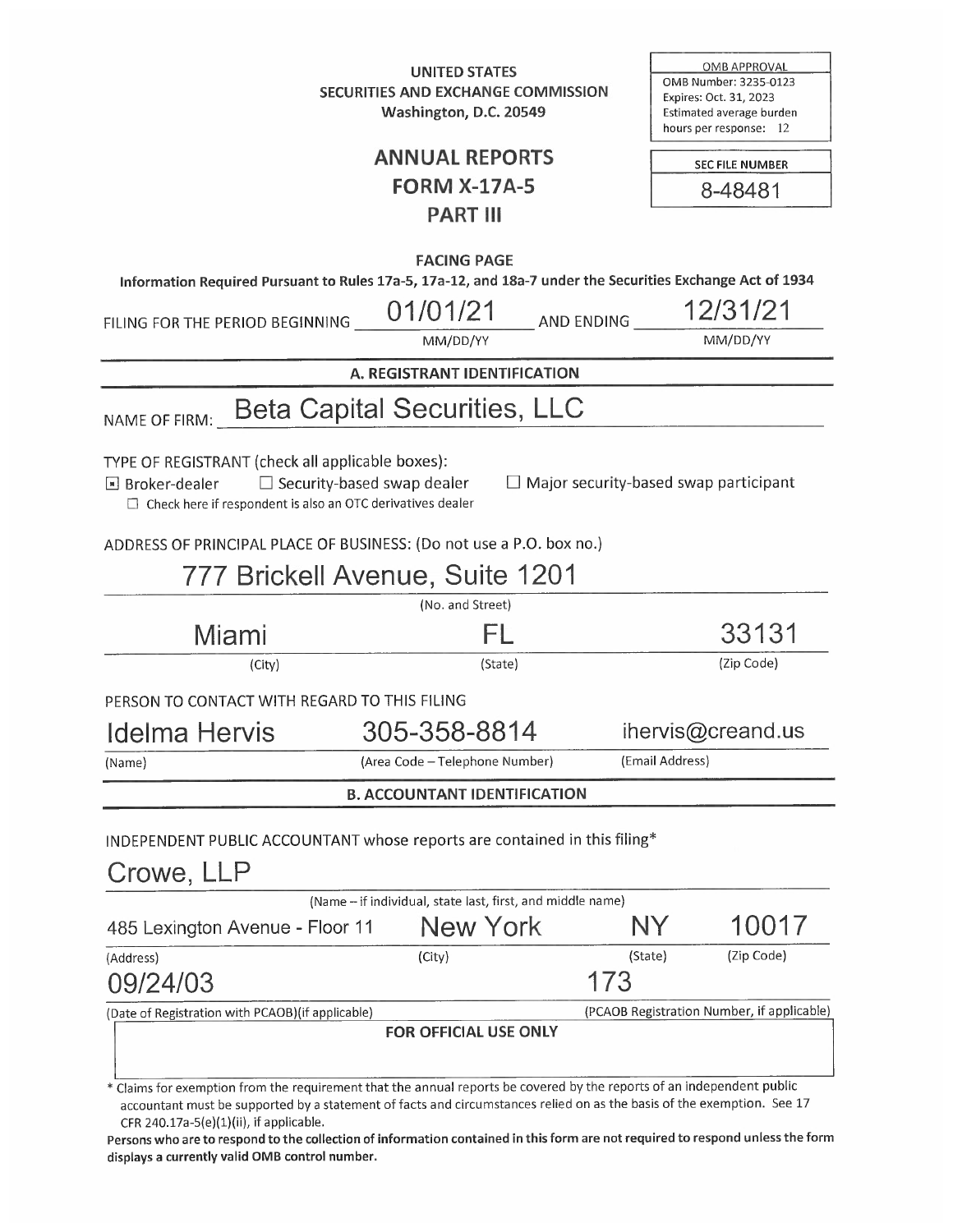## **OATH OR AFFIRMATION**

| Noelia Povedano                                                         | , swear (or affirm) that, to the best of my knowledge and belief, the |       |
|-------------------------------------------------------------------------|-----------------------------------------------------------------------|-------|
| financial report pertaining to the firm of Beta Capital Securities, LLC |                                                                       | as of |

 $12/31$ , 2021 is true and correct. I further swear (or affirm) that neither the company nor any partner, officer, director, or equivalent person, as the case may be, has any proprietary interest in any account classified solely as that of a customer.



Signature Title: CEO

## This filing\*\* contains (check all applicable boxes):

- $\blacksquare$  (a) Statement of financial condition.
- $\blacksquare$  (b) Notes to consolidated statement of financial condition.
- $\Box$  (c) Statement of income (loss) or, if there is other comprehensive income in the period(s) presented, a statement of comprehensive income (as defined in § 210.1-02 of Regulation S-X).
- $\Box$  (d) Statement of cash flows.
- $\Box$  (e) Statement of changes in stockholders' or partners' or sole proprietor's equity.
- $\Box$  (f) Statement of changes in liabilities subordinated to claims of creditors.
- $\Box$  (g) Notes to consolidated financial statements.
- $\Box$  (h) Computation of net capital under 17 CFR 240.15c3-1 or 17 CFR 240.18a-1, as applicable.
- □ (i) Computation of tangible net worth under 17 CFR 240.18a-2.
- $\Box$  (j) Computation for determination of customer reserve requirements pursuant to Exhibit A to 17 CFR 240.15c3-3.
- $\Box$  (k) Computation for determination of security-based swap reserve requirements pursuant to Exhibit B to 17 CFR 240.15c3-3 or Exhibit A to 17 CFR 240.18a-4, as applicable.
- $\Box$  (I) Computation for Determination of PAB Requirements under Exhibit A to § 240.15c3-3.
- $\Box$  (m) Information relating to possession or control requirements for customers under 17 CFR 240.15c3-3.
- $\Box$  (n) Information relating to possession or control requirements for security-based swap customers under 17 CFR 240.15c3-3(p)(2) or 17 CFR 240.18a-4, as applicable.
- $\Box$  (o) Reconciliations, including appropriate explanations, of the FOCUS Report with computation of net capital or tangible net worth under 17 CFR 240.15c3-1, 17 CFR 240.18a-1, or 17 CFR 240.18a-2, as applicable, and the reserve requirements under 17 CFR 240.15c3-3 or 17 CFR 240.18a-4, as applicable, if material differences exist, or a statement that no material differences exist.
- $\Box$  (p) Summary of financial data for subsidiaries not consolidated in the statement of financial condition.
- (q) Oath or affirmation in accordance with 17 CFR 240.17a-5, 17 CFR 240.17a-12, or 17 CFR 240.18a-7, as applicable.
- $\Box$  (r) Compliance report in accordance with 17 CFR 240.17a-5 or 17 CFR 240.18a-7, as applicable.
- $\Box$  (s) Exemption report in accordance with 17 CFR 240.17a-5 or 17 CFR 240.18a-7, as applicable.
- $\blacksquare$  (t) Independent public accountant's report based on an examination of the statement of financial condition.
- $\Box$  (u) Independent public accountant's report based on an examination of the financial report or financial statements under 17 CFR 240.17a-5, 17 CFR 240.18a-7, or 17 CFR 240.17a-12, as applicable.
- $\Box$  (v) Independent public accountant's report based on an examination of certain statements in the compliance report under 17 CFR 240.17a-5 or 17 CFR 240.18a-7, as applicable.
- $\Box$  (w) Independent public accountant's report based on a review of the exemption report under 17 CFR 240.17a-5 or 17 CFR 240.18a-7, as applicable.
- □ (x) Supplemental reports on applying agreed-upon procedures, in accordance with 17 CFR 240.15c3-1e or 17 CFR 240.17a-12, as applicable.
- $\Box$  (y) Report describing any material inadequacies found to exist or found to have existed since the date of the previous audit, or a statement that no material inadequacies exist, under 17 CFR 240.17a-12(k).
- $\Box$  (z) Other:
- \*\*To request confidential treatment of certain portions of this filing, see 17 CFR 240.17a-5(e)(3) or 17 CFR 240.18a-7(d)(2), as applicable.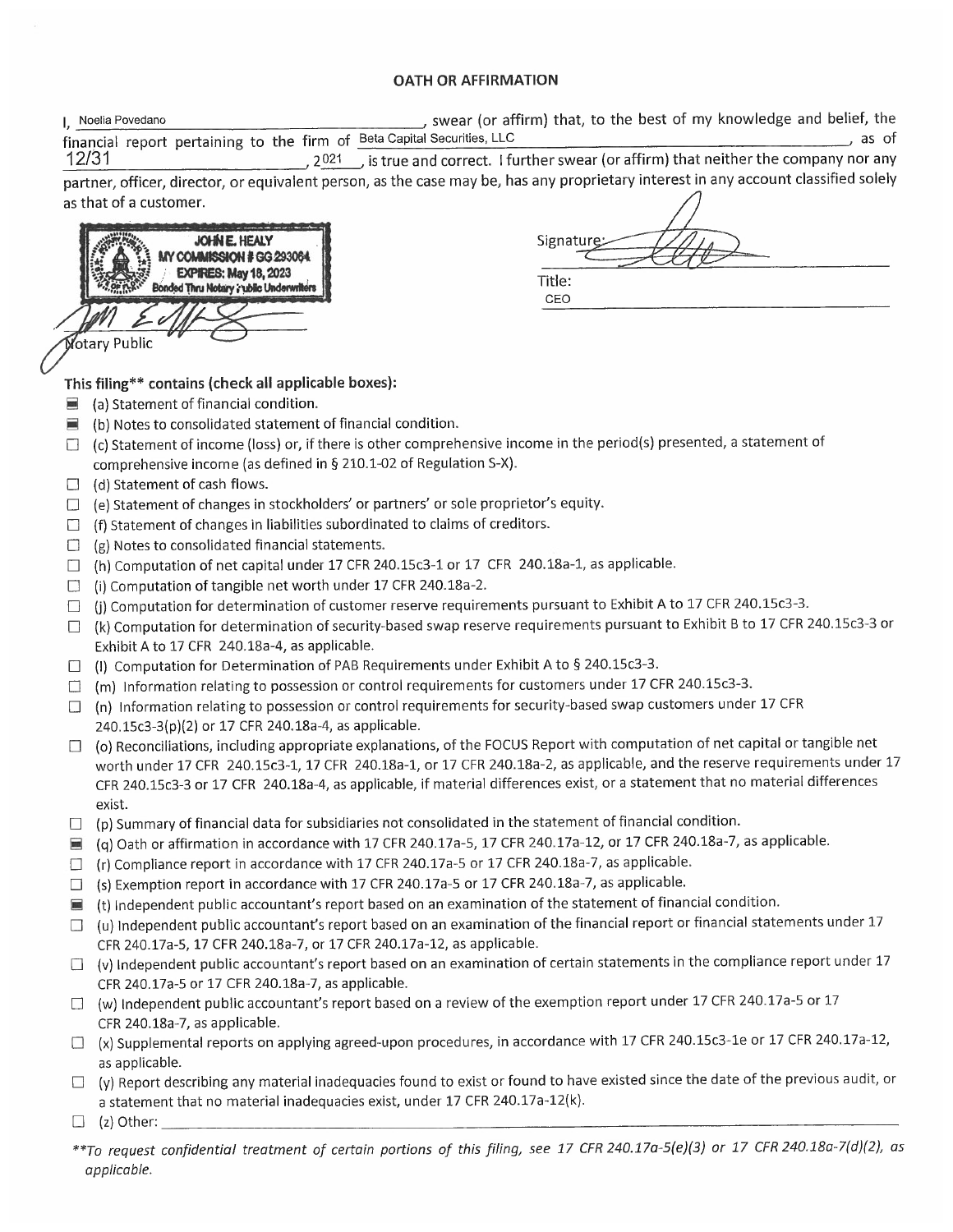| REPORT OF INDEPENDENT REGISTERED PUBLIC ACCOUNTING FIRM |          |
|---------------------------------------------------------|----------|
| FINANCIAL STATEMENT                                     |          |
| <b>Statement of Financial Condition</b>                 |          |
| Notes to Financial Statement                            | $3 - 11$ |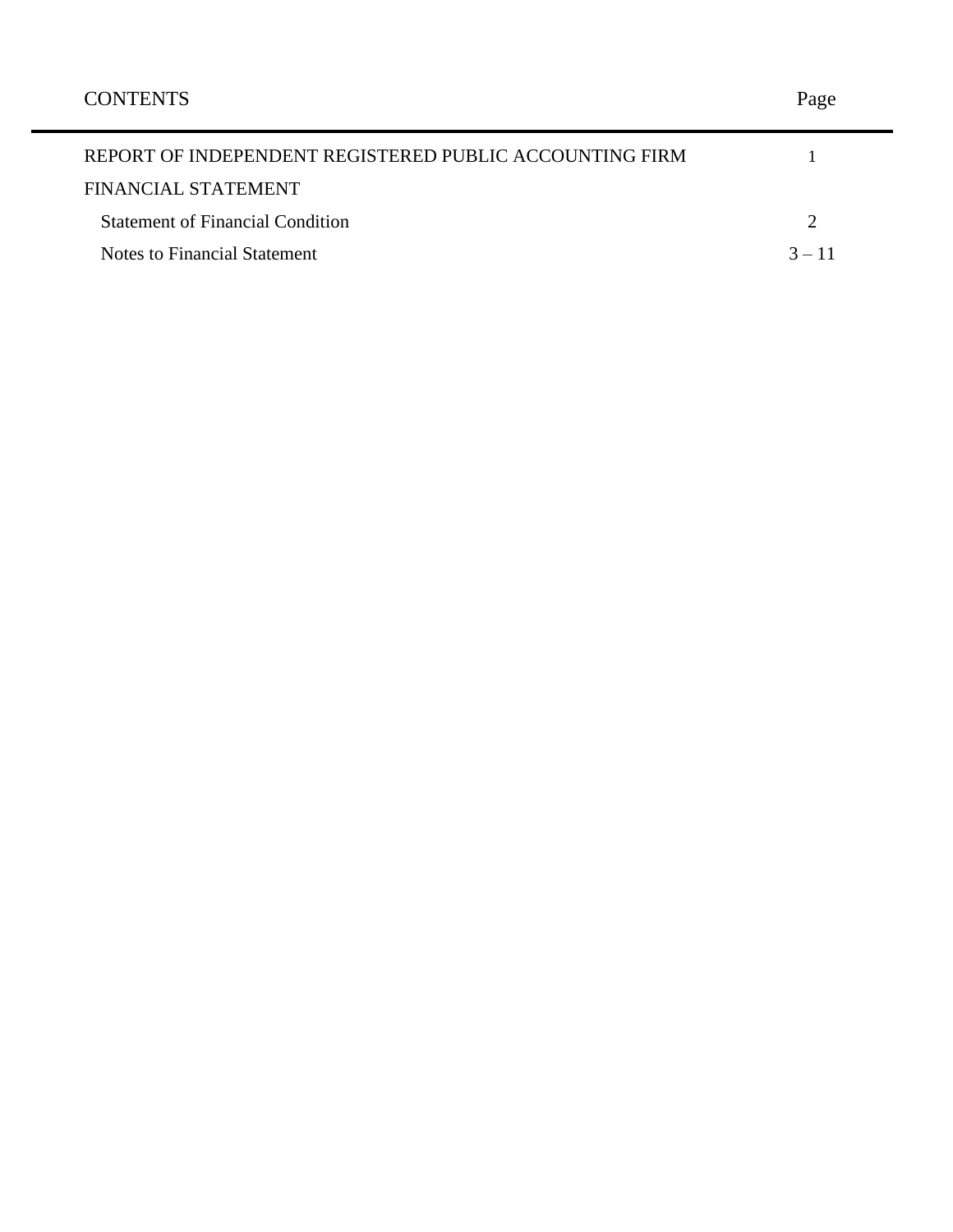

## REPORT OF INDEPENDENT REGISTERED PUBLIC ACCOUNTING FIRM

Board of Directors and Member of Beta Capital Securities, LLC Miami, Florida

#### **Opinion on the Financial Statement**

We have audited the accompanying statement of financial condition of Beta Capital Securities, LLC (the "Company") as of December 31, 2021, and the related notes (collectively referred to as the "financial statement"). In our opinion, the financial statement presents fairly, in all material respects, the financial position of the Company as of December 31, 2021, in conformity with accounting principles generally accepted in the United States of America.

#### **Basis for Opinion**

This financial statement is the responsibility of the Company's management. Our responsibility is to express an opinion on this financial statement based on our audit. We are a public accounting firm registered with the Public Company Accounting Oversight Board (United States) ("PCAOB") and are required to be independent with respect to the Company in accordance with the U.S. federal securities laws and the applicable rules and regulations of the Securities and Exchange Commission and the PCAOB.

We conducted our audit in accordance with the standards of the PCAOB. Those standards require that we plan and perform the audit to obtain reasonable assurance about whether the financial statement is free of material misstatement, whether due to error or fraud. Our audit included performing procedures to assess the risks of material misstatement of the financial statement, whether due to error or fraud, and performing procedures that respond to those risks. Such procedures included examining, on a test basis, evidence regarding the amounts and disclosures in the financial statement. Our audit also included evaluating the accounting principles used and significant estimates made by management, as well as evaluating the overall presentation of the financial statement. We believe that our audit of the financial statement provides a reasonable basis for our opinion.

Crowl LLP

Crowe LLP

We have served as the Company's auditor since 2021.

New York, New York March 1, 2022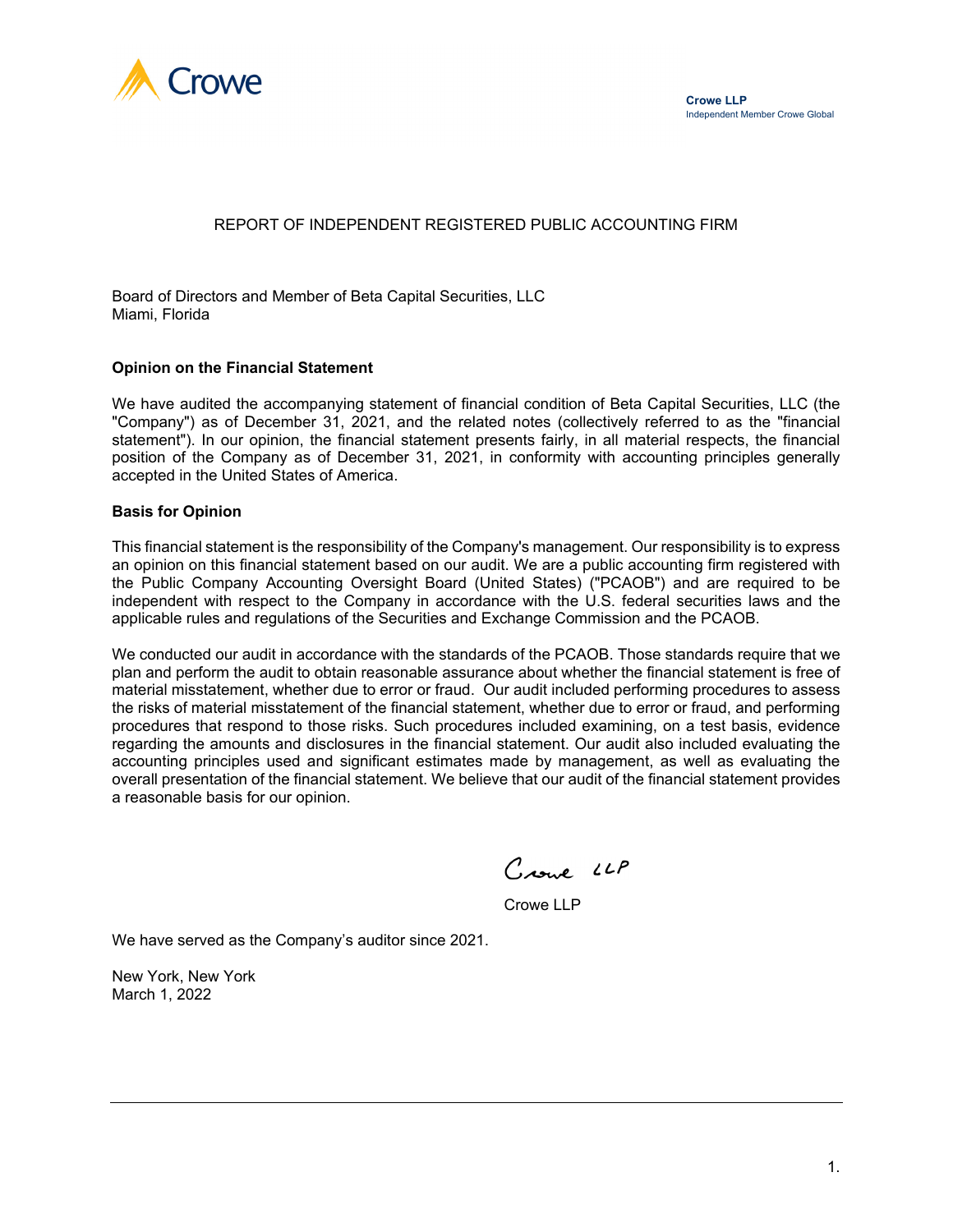## **BETA CAPITAL SECURITIES, LLC** STATEMENT OF FINANCIAL CONDITION DECEMBER 31, 2021

| <b>Assets</b>                                                               |                  |
|-----------------------------------------------------------------------------|------------------|
| Cash and cash equivalents                                                   | \$<br>20,864,557 |
| Restricted cash – segregated under federal regulations                      | 6,750,000        |
| Receivables from brokers-dealers, clearing organizations and counterparties | 3,999,554        |
| Deposit at clearing broker                                                  | 273,924          |
| Receivables from customers                                                  | 16,565,238       |
| Property and equipment                                                      | 100,924          |
| Right-of-use asset                                                          | 999,112          |
| Due from related parties                                                    | 197,146          |
| Other assets                                                                | 1,981,156        |
| <b>Total assets</b>                                                         | \$<br>51,731,611 |
| <b>Liabilities and Member's Equity</b>                                      |                  |
| Payables to customers                                                       | \$<br>7,637,543  |
| Payables to broker-dealers, clearing organizations and counterparties       | 734,510          |
| Commissions payable                                                         | 577,175          |
| Accounts payable and accrued liabilities                                    | 824,999          |
| Line of credit – related party                                              | 22,023,521       |
| Lease liability                                                             | 1,183,348        |
| <b>Total liabilities</b>                                                    | 32,981,096       |
| Commitments and Contingencies (NOTE 8)                                      |                  |
| Member's equity                                                             | 18,750,515       |
| Total liabilities and member's equity                                       | \$<br>51,731,611 |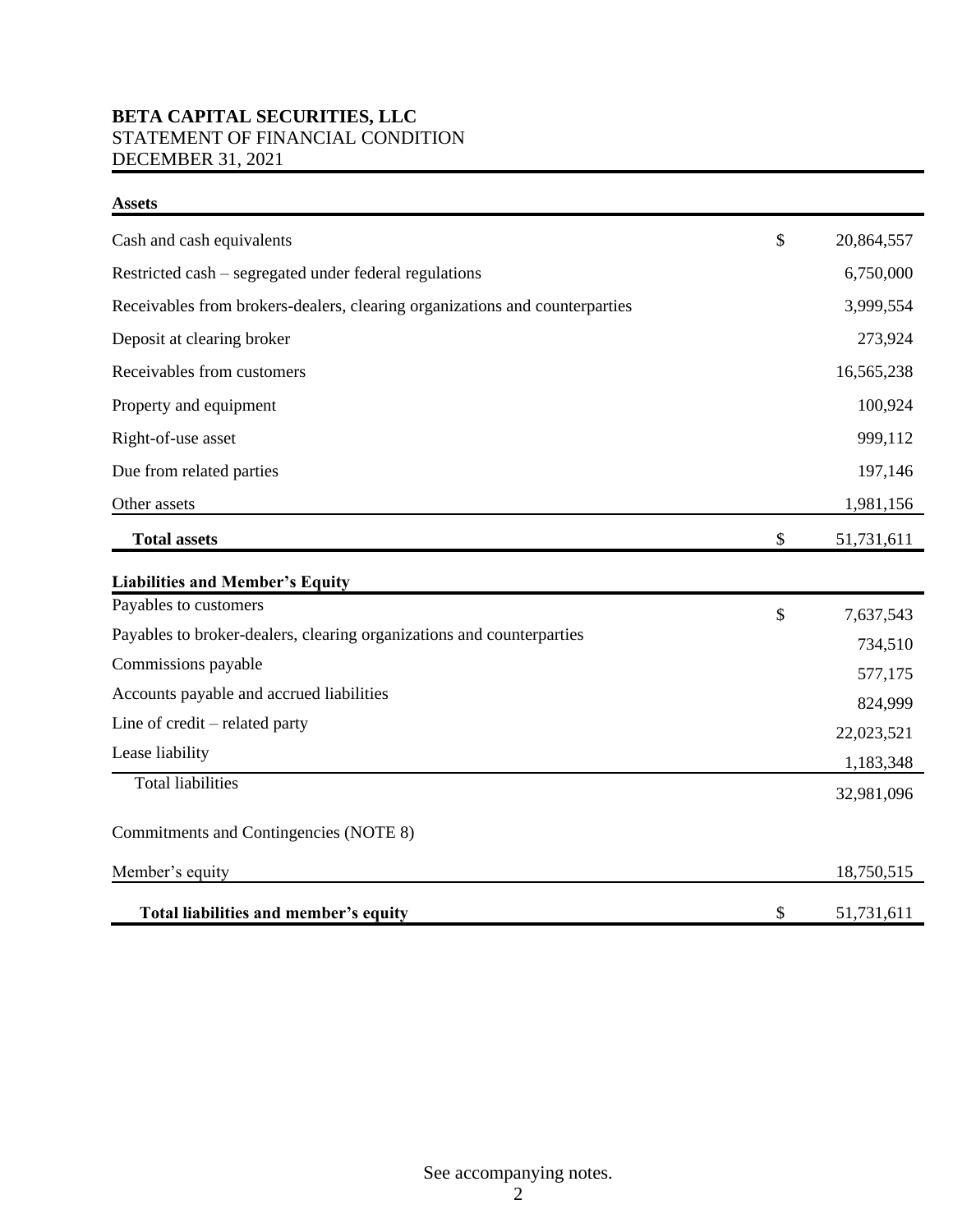## **NOTE 1. SUMMARY OF SIGNIFICANT ACCOUNTING POLICIES**

#### *Description of Business and Organization*

Beta Capital Securities, LLC (the Company) is registered with the Securities and Exchange Commission as a broker-dealer of various types of equity, debt, commodity, and mutual fund securities. The Company acts in an agency and riskless principal capacity, buying and selling these securities for its customers, primarily within Latin America, and charging a commission. The Company is a wholly owned subsidiary of Credit Andorra US GP (USGP). The Company is approved by Financial Industry Regulatory Authority (FINRA), the Company's selfregulatory organization, to conduct self-clearing operations. Beta Capital Securities LLC and its affiliate Beta Capital Management LLC, a registered investment advisor, were re-branded as Creand Wealth Management in 2021.

## *Government and Other Regulation*

The Company's business is subject to significant regulation by various governmental agencies and self-regulatory organizations. Such regulation includes, among other things, periodic examinations by these regulatory bodies to determine whether the Company is conducting and reporting its operations in accordance with the applicable requirements of these organizations.

## *Cash and Cash Equivalents*

The Company considers all highly liquid debt instruments having original maturities of three months or less to be cash equivalents. The Company may, during the ordinary course of business, maintain account balances in excess of federally insured limits.

## *Cash Segregated in Accordance with Federal Regulations*

The Company is required by Rule 15c3-3 of the Securities and Exchange Commission to maintain a cash reserve with respect to customers' transactions and credit balances, on a settlement date basis. Such a reserve is computed weekly using a formula provided by the rule and the reserve account must be separate from all other bank accounts of the Company. The Company had \$6,750,000 cash on deposit in the reserve bank accounts as of December 31, 2021.

## *Receivable from and Payables to Customers*

Accounts receivable from and payable to customers are recorded on a settlement date basis and include amounts due on cash and margin transactions. Securities owned by clients are held as collateral for receivables.

## *Fair Value of Financial Instruments*

The Company follows Accounting Standards Codification ("ASC") Topic 820, "Fair Value Measurements and Disclosures" (the "Standard"). ASC Topic 820 defines fair value, establishes a framework for measuring fair value, and expands disclosures about fair value measurements. The Standard defines fair value as the exchange price that would be received for an asset or paid to transfer a liability (an exit price) in the principal or most advantageous market for the asset or liability in an orderly transaction between market participants on the measurement date. The Standard also establishes a fair value hierarchy, which requires an entity to maximize the use of observable inputs and minimize the use of unobservable inputs when measuring fair value. Observable inputs are based on market pricing data obtained from sources independent of the Company. Unobservable inputs reflect the Company's judgement about the assumptions market participants would use in pricing the asset or liability.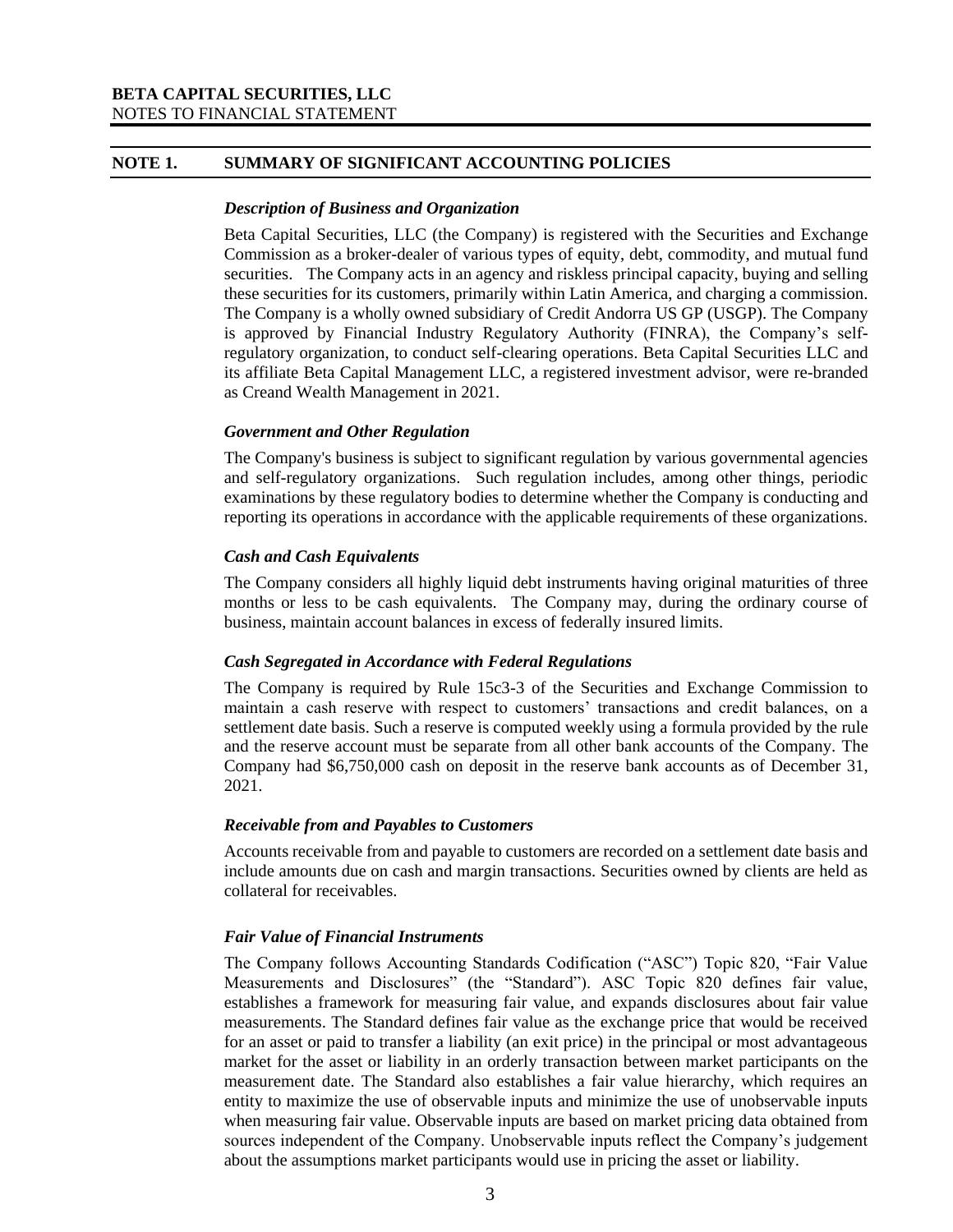#### *Fair Value of Financial Instruments (continued)*

The Standard describes three levels of inputs that may be used to measure fair value:

Level 1: Quoted prices (unadjusted) for identical assets or liabilities in active markets that the entity has the ability to access as of the measurement date. A quoted price for an identical asset or liability in an active market provides the most reliable fair value measurement because it is directly observable to the market.

Level 2: Significant other observable inputs other than Level 1 prices, such as quoted prices for similar assets or liabilities, quoted prices in markets that are not active, and other inputs that are observable or can be corroborated by observable market data.

Level 3: Significant unobservable inputs which are measured using the Company's own assumptions about the assumptions that market participants would use in pricing an asset or liability.

The Company did not have any financial instruments within this scope of these disclosure requirements as of December 31, 2021. Certain financial instruments that are not carried at fair value on the statement of financial condition are carried at amounts that approximate fair value due to their short-term nature and generally negligible risk. These instruments include cash and cash equivalents, receivables from broker-dealers, clearing organizations, and counterparties, payables to broker-dealers, clearing organizations and counterparties, line of credit and other payables (all Level 1).

#### *Commissions Payable*

Commissions payable relates to amounts due to the Company's registered representatives for customer sales of securities and are recorded based on agreed upon commission payout percentages, as commission revenue is accrued.

#### *Property and Equipment*

Property and equipment are recorded at cost. Expenditures for major betterments and additions are charged to the asset accounts while replacements, maintenance and repairs which do not improve or extend the lives of the respective assets are charged to expense currently. Depreciation of property and equipment is computed using the straight-line method based upon estimated useful lives of three to five years. Amortization of leasehold improvements is computed using the straight-line method over the shorter of the term of the lease or the estimated useful lives of the assets, which ranges from seven to nine years.

#### *Leases*

The Company accounts for its leases in accordance with FASB ASC 842, Leases. The Company is a lessee in noncancellable operating leases, for office space and other office equipment. The Company determines if an arrangement is a lease, or contains a lease, at inception of a contract and when the terms of an existing contract are changed. The Company recognizes a lease liability and a right of use (ROU) asset at the commencement date of the lease.

Lease liabilities: A lease liability is measured based on the present value of its future lease payments. Variable payments are included in the future lease payments when those variable payments depend on an index or a rate and are measured using the index or rate at the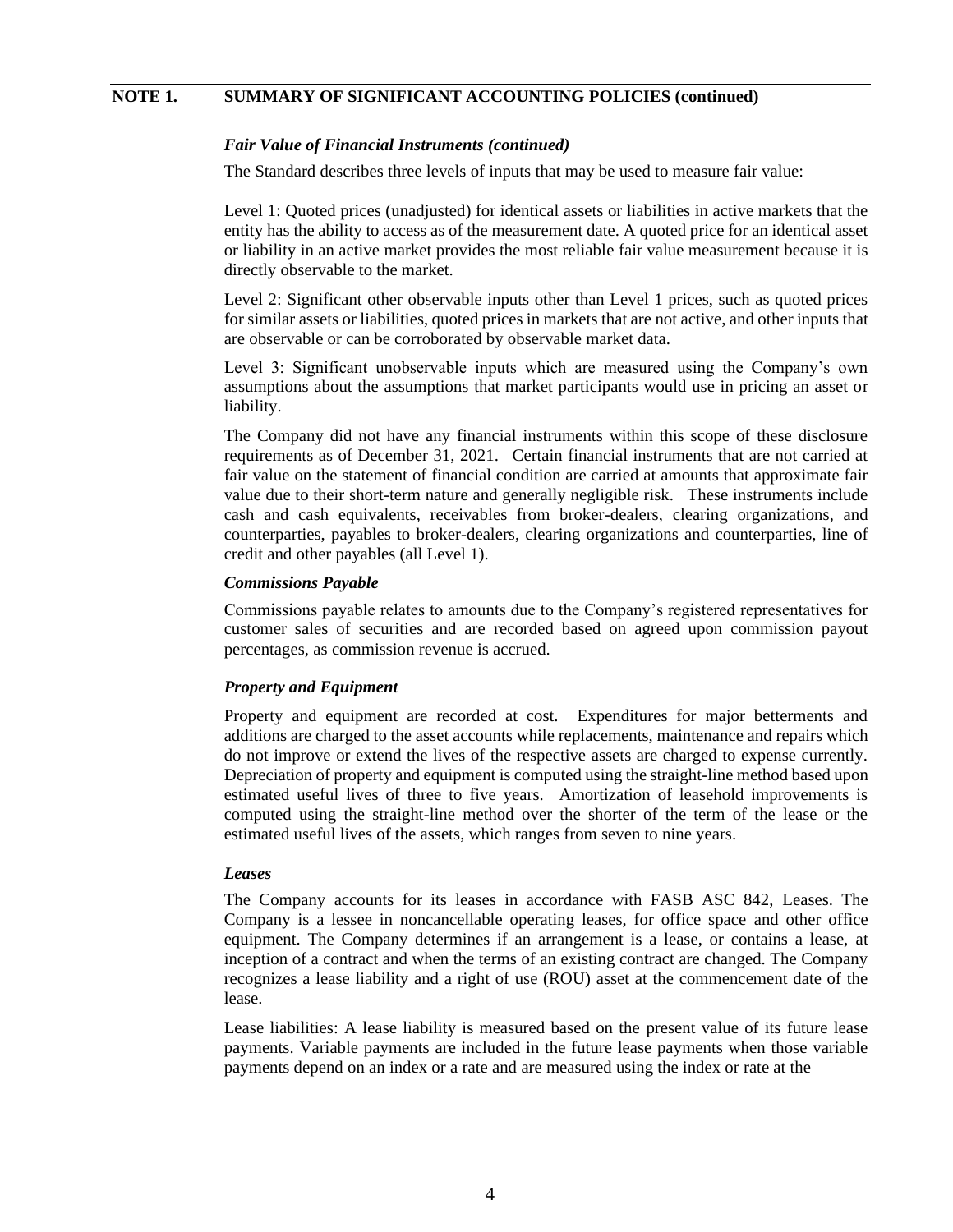#### *Leases (continued)*

commencement date. Lease payments including variable payments based on an index rate, are remeasured when any of the following occur: (1) the lease is modified (and the modification is not accounted for as a separate contract), (2) certain contingencies related to variable lease payments are resolved, or (3) there is a reassessment of any of the following: the lease term, purchase options or amounts that are probable of being owed under a residual value guarantee. The discount rate is the implicit rate if it is readily determinable; otherwise, the Company uses its incremental borrowing rate. The implicit rates of the Company's leases are not readily determinable; accordingly, the Company uses its incremental borrowing rate based on the information available at the commencement date for each lease. The Company's incremental borrowing rate for a lease is the rate of interest it would have to pay on a collateralized basis to borrow an amount equal to the lease payments under similar terms and in a similar economic environment. The Company determines its incremental borrowing rates by starting with the interest rates on its recent borrowings and other observable market rates and adjusting those rates to reflect differences in the amount of collateral and the payment terms of the leases.

ROU assets: A lessee's ROU asset is measured at the commencement date at the amount of the initially measured lease liability plus any lease payments made to the lessor before or at the commencement date, minus any lease incentives received, plus any initial direct costs. Unless impaired, the ROU asset is subsequently measured throughout the lease term at the amount of the lease liability (that is, present value of the remaining lease payments), plus unamortized initial direct costs, plus (minus) any prepaid (accrued) lease payments, less the unamortized balance of lease incentives received. Lease cost for lease payments is recognized on a straightline basis over the lease term.

*Accounting policy election for short-term leases.* The Company has elected, for all underlying classes of assets, to not recognize ROU assets and lease liabilities for short-term leases that have a lease term of 12 months or less at lease commencement, and do not include an option to purchase the underlying asset that the Company is reasonably certain to exercise. The Company recognizes lease cost associated with its short-term leases on a straight-line basis over the lease term (see Note 7).

## *Defined Contribution Plan*

The Company maintains a  $401(k)$ -plan covering substantially all employees, with the Company matching up to 4% of employee payroll deferrals at the Company's discretion.

#### *Use of Estimates in the Preparation of Financial Statement*

The preparation of financial statement in conformity with GAAP requires management to make estimates and assumptions based on available information. These estimates and assumptions affect the amounts reported in the financial statement and the disclosures provided. Accordingly, actual results could differ from those estimates.

#### *Income Taxes*

The Company is a Limited Liability Company, which is a disregarded entity for federal income tax purposes. Instead, its taxable income or loss is reflected on Credit Andorra USGP LLC's income tax return. No provision for income taxes is included in the accompanying financial statement, as the Parent does not allocate income taxes to the Company.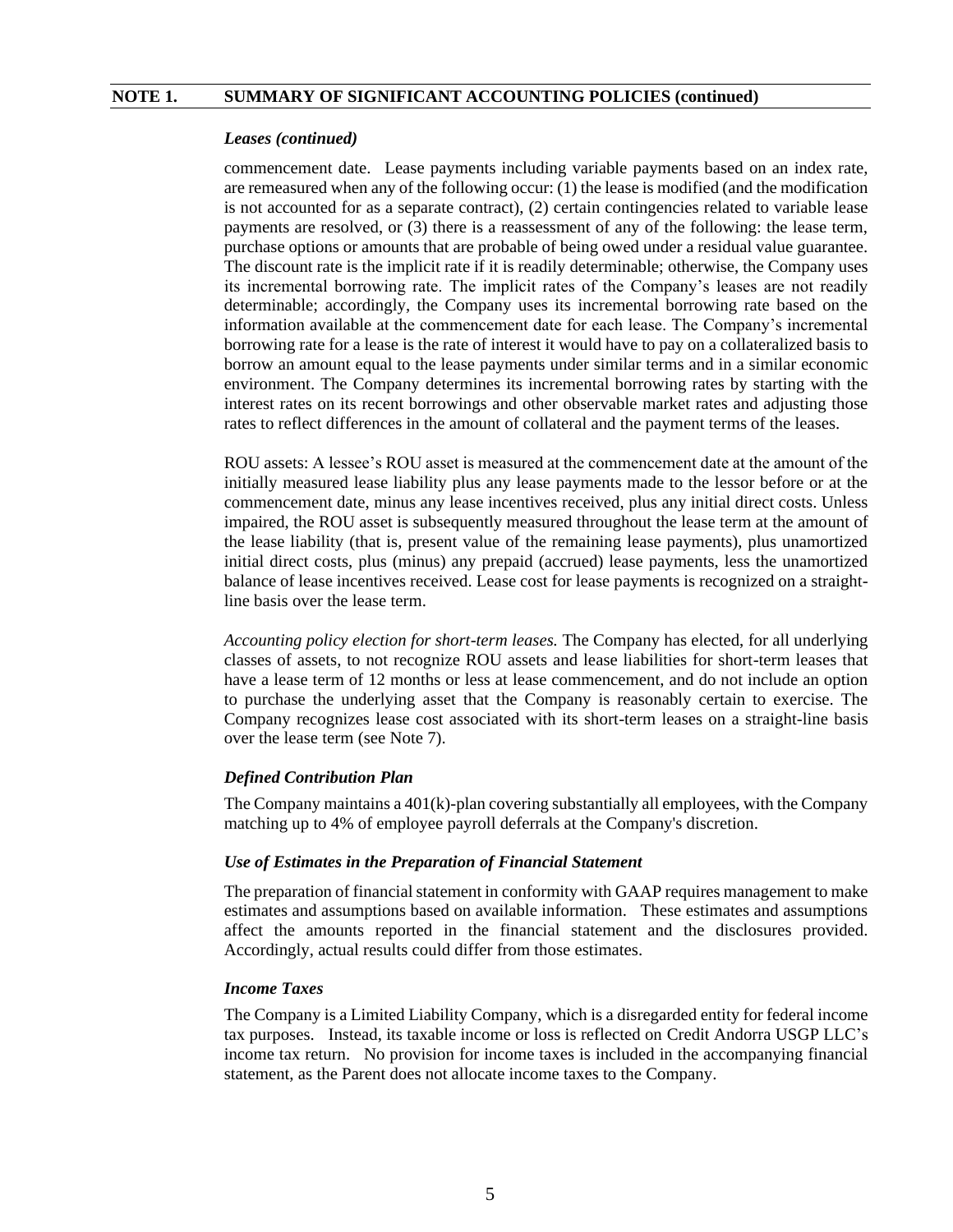#### *Income Taxes (continued)*

The Company assesses its tax positions in accordance with *"Accounting for Uncertainties in Income Taxes*" as prescribed by the Accounting Standards Codification, which provides guidance for financial statement recognition and measurement of uncertain tax positions taken or expected to be taken in a tax return for open tax years *(generally a period of three years from the later of each return's due date or the date filed)* that remain subject to examination by the Company's major tax jurisdictions.

The Company assesses its tax positions and determines whether it has any material unrecognized liabilities for uncertain tax positions. The Company records these liabilities to the extent it deems them more likely than not to be incurred.

The Company believes that it does not have any significant uncertain tax positions requiring recognition or measurement in the accompanying financial statement.

#### *Accounting for Implementation Costs Incurred in a Cloud Computing Arrangement*

In accordance with ASU 2018-15, the costs associated with implementing the Company's selfclearing operation have been capitalized and included in other assets on the statement of financial condition. These costs are being amortized over 6 years, which is the life of the related service contract. On December 31, 2021, capitalized self-clearing implementation costs amounted to \$870,428, with accumulated amortization on those costs being \$339,449 resulting in a net carrying value of \$530,979 and is reported in other assets in the statement of financial condition.

#### *Current Expected Credit Losses*

The Company accounts for estimated credit losses on financial assets measured at an amortized cost basis and certain off-balance sheet credit exposures in accordance with FASB ASC 326- 20, Financial Instruments – Credit Losses. FASB ASC 326-20 requires the Company to estimate expected credit losses over the life of its financial assets and certain off-balance sheet exposures as of the reporting date based on relevant information about past events, current conditions, and reasonable and supportable forecasts.

The Company records the estimate of expected credit losses as an allowance for credit losses. For financial assets measured at an amortized cost basis the allowance for credit losses is reported as a valuation account on the balance sheet that adjusts the asset's amortized cost basis. Changes in the allowance for credit losses if any are reported in credit loss expense*.* As of December 31, 2021 there was no allowance for credit losses reported.

*Financial assets measured at amortized cost basis that are eligible for the collateral maintenance practical expedient*. Many of the Company's financial assets measured at amortized cost basis are eligible for the collateral maintenance practical expedient as described in FASB ASC 326-20-35-6. The practical expedient may be elected for contracts when the counterparty is contractually obligated to continue to replenish the collateral to meet the requirements of the contract and the Company reasonably expects the counterparty to continue to replenish the collateral. The Company elects to use the practical expedient when eligible. The Company determines if it is eligible for the collateral maintenance provision practical Expedient, considers the credit quality of these assets, and the related need for an allowance for credit losses, based on several factors, including: 1) the daily revaluation of the underlying collateral used to secure the customer's borrowings and collateral, 2) the customer's continuing ability to meet additional collateral requests based on decreases in the market value of the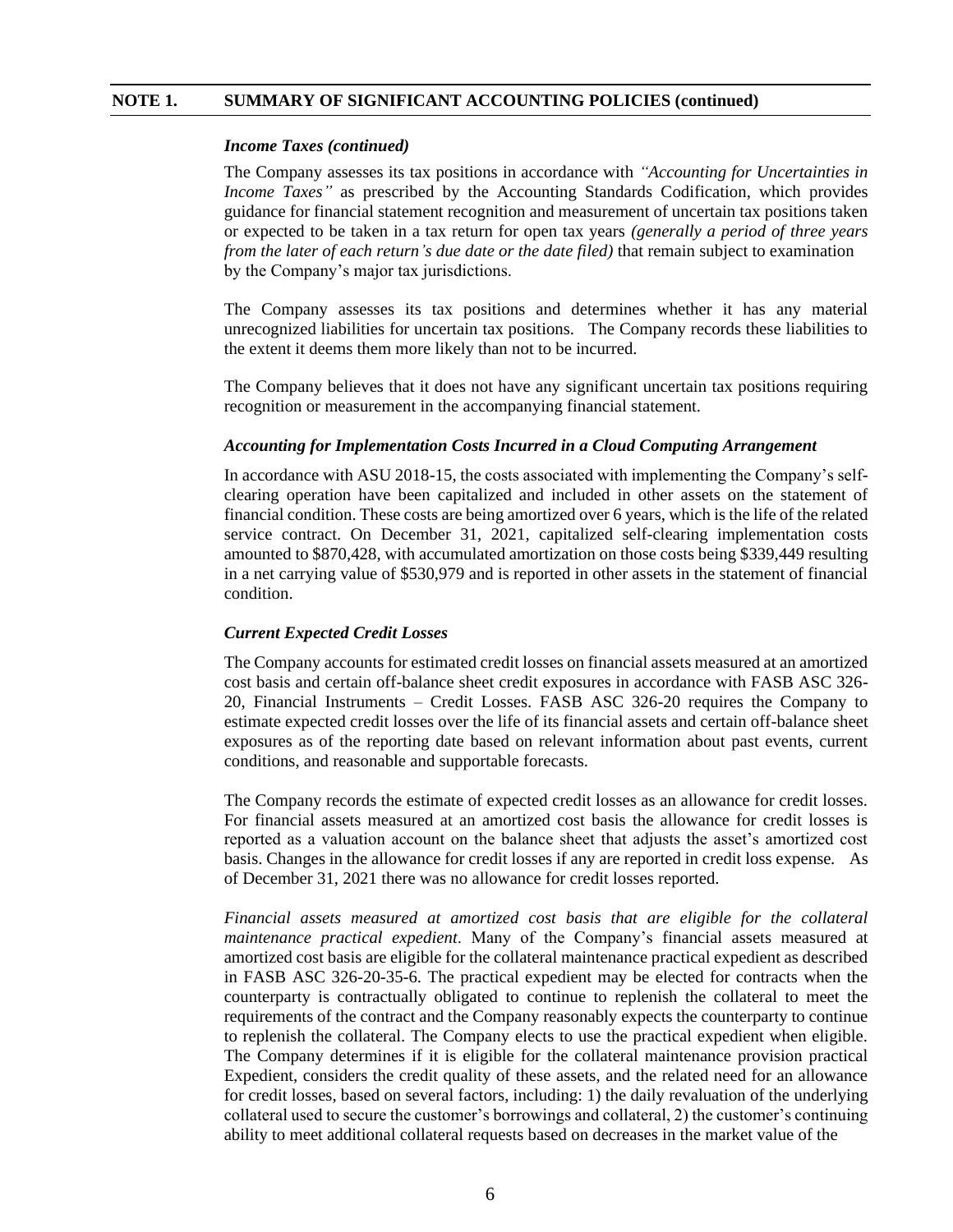#### *Current Expected Credit Losses (continued)*

collateral, and 3) its right to sell the securities collateralizing the borrowings, if additional collateral requests are not met by the customer or the amounts borrowed are not returned on demand. Under the collateral maintenance provision practical expedient, the Company compares the amortized cost basis with the fair value of collateral at the reporting date. When the fair value of the collateral is equal to or exceeds the amortized cost basis of the financial asset and the Company reasonably expects the counterparty to continue to replenish the collateral as necessary to meet the requirements of the contract, the practical expedient permits the Company to consider that the expectation of nonpayment of the amortized cost basis is zero. When the fair value of the collateral is less than the amortized cost basis of the financial assets, and the Company reasonably expects the counterparty to continue to replenish the collateral as necessary to meet the requirements of the contract, the Company establishes an allowance for credit losses for the unsecured amount of the amortized cost basis. The allowance for credit losses on the financial asset is limited to the difference between the fair value of the collateral at the reporting date and the amortized cost basis of the financial assets.

*Certain off-balance sheet credit exposures*. The Company is engaged in various trading and brokerage activities in which counterparties primarily include broker-dealers, banks, and other financial institutions. In the event counterparties do not fulfill their obligations, the Company may be exposed to risk. The risk of default depends on the creditworthiness of the counterparty or issuer of the instrument. It is the Company's policy to review, as necessary, the credit standing of each counterparty. The Company's customer securities activities are transacted on either a cash or margin basis. In margin transactions, the Company, through its clearing firm, extends credit to its customers, subject to various regulatory and internal margin requirements, collateralized by cash and securities in the customers' accounts. In connection with these activities, the Company executes customer transactions involving the sale of securities not yet purchased, substantially all of which are transacted on a margin basis subject to individual exchange regulations. Such transactions may expose the Company to significant off-balance-sheet risk in the event margin requirements are not sufficient to fully cover losses that customers may incur. In the event a customer fails to satisfy its obligations, the Company may be required to purchase or sell financial instruments at prevailing market prices to fulfill the customer's obligations. The Company seeks to control the risks associated with its customer activities by requiring customers to maintain margin collateral in compliance with various regulatory and internal guidelines. The Company monitors required margin levels daily and, pursuant to such guidelines, requires the customer to deposit additional collateral or to reduce positions when necessary.

The Company estimates credit losses on certain off-balance sheet credit exposures over the contractual period of a present obligation to extend credit, unless that obligation is unconditionally cancellable by the Company. The allowance for credit losses is estimated in a manner similar to the methodology used for funded credit exposures and as such, the Company estimates expected credit losses over the life of the instruments as of the reporting date based on relevant information about past events, current conditions, and reasonable and supportable forecasts. For off-balance sheet credit exposures, the allowance for credit losses is reported as a liability.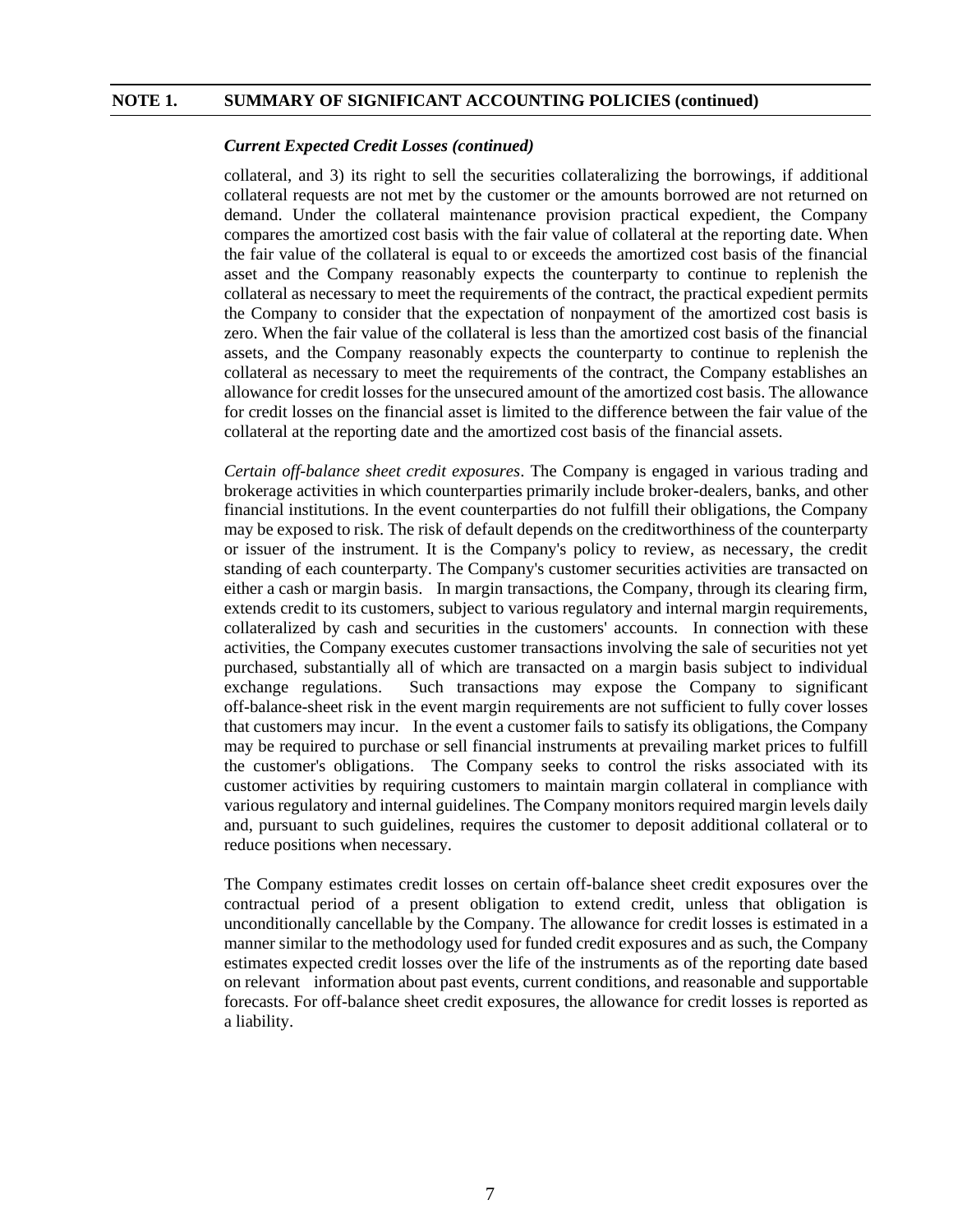#### *Current Expected Credit Losses (continued)*

*Receivables from Customers.* The Company's receivables from its brokerage customers include margin loans and accrued interest on these loans. Margin loans represent credit extended to customers to finance their purchases of securities by borrowing against securities they own and are fully collateralized by these securities in customer accounts. Collateral is maintained at required levels at all times. The borrowers of a margin loan are contractually required to continually adjust the amount of the collateral as its fair value changes. The Company subjects the borrowers to an internal qualification process and an interview to align investing objectives, and monitors customer activity. The Company applies the practical expedient based on collateral maintenance provisions in estimating an allowance for credit losses for margin loans.

*Receivables from broker-dealers and Clearing Organizations.* The Company's receivables from broker-dealers and clearing organizations include amounts receivable from unsettled trades, including amounts related to futures and options on futures contracts executed on behalf of customers, amounts receivable for securities failed to deliver, accrued interest receivables and cash deposits. A portion of the Company's trades and contracts are cleared through a clearing organization and settled daily between the clearing organization and the Company. Because of this daily settlement, the amount of unsettled credit exposures is limited to the amount owed the Company for a very short period of time. The Company continually reviews the credit quality of its counterparties.

#### *CARES Act Employee Retention Credits*

The CARES Act provides eligible employers with less than 500 employees, a refundable tax employee retention credit ("ERC") against the employer's share of social security taxes equal to 70% of qualified wages paid to employees during a quarter, for a maximum quarterly tax credit per employee of \$10,000. The Company qualified and applied for the tax credit under the CARES Act for the quarters ended June and September 2021.

In 2021, the Company adopted International Accounting Standard (IAS) 20, Accounting for Government Grants and Disclosure of Government Assistance to account for its ERC's, which requires government assistance to be recognized when there is reasonable assurance that (1) any conditions attached to the assistance will be met and (2) the assistance will be received. As permitted by IAS 20, the Company has included the ERCs in the amount of approximately \$553,000 as a receivable included in other assets in the statement of financial condition. The Company has no unfulfilled conditions or other contingencies attached to government assistance that has been recognized.

## **NOTE 2. RECEIVABLES FROM AND PAYABLES TO BROKER-DEALERS, CLEARING ORGANIZATIONS, AND COUNTERPARTIES**

Receivables from and payables to brokers-dealers, clearing organizations, and counterparties result from the Company's processing of customer transactions and consisted of the following as of December 31, 2021: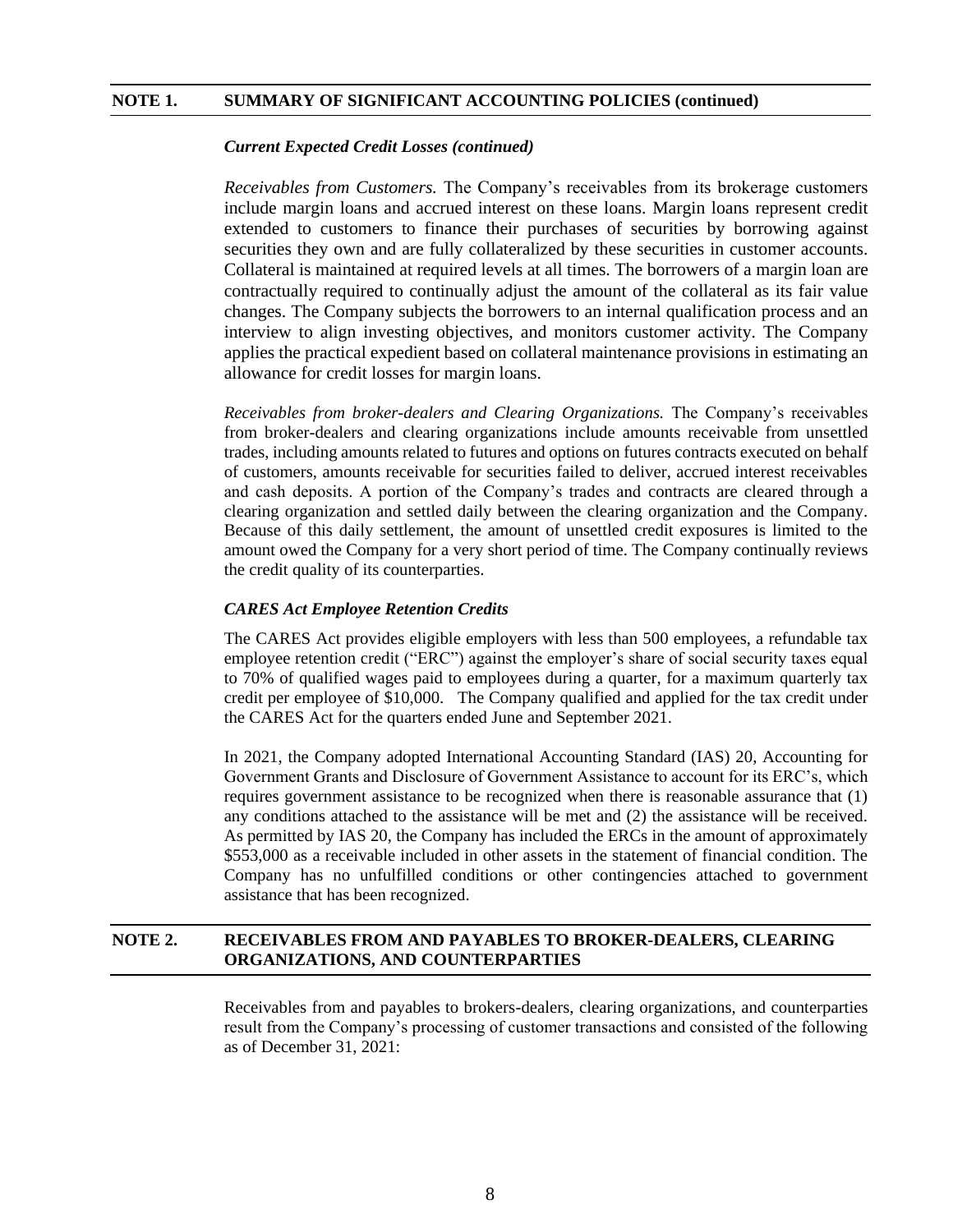## **NOTE 2. RECEIVABLES FROM AND PAYABLES TO BROKER-DEALERS, CLEARING ORGANIZATIONS, AND COUNTERPARTIES (continued)**

| Receivable:                                |   |           |
|--------------------------------------------|---|-----------|
| Receivable from clearing organization      | S | 2,804,930 |
| Securities Fail to Deliver                 |   | 932,317   |
| Commissions receivable from broker-dealers |   | 201,595   |
| Other                                      |   | 60,712    |
|                                            |   | 3,999,554 |
| Payable:                                   |   |           |
| Securities Fail to Receive                 | S | 732.599   |
| Payable to clearing organization           |   | 1,911     |
|                                            |   | 734,510   |

The Company clears certain of its customer transactions through another broker-dealer on a fully disclosed basis. The amount payable to the clearing broker relates to the aforementioned transactions and is collateralized by securities owned by the Company.

The Company maintains deposits at various financial services companies that the Company utilizes to facilitate its self-trading operations and legacy fully disclosed clearing activity. At December 31, 2021, the Company had receivables from clearing organizations of \$2,804,930 of which \$1,955,666 was held at one clearing organization.

## **NOTE 3. NET CAPITAL REQUIREMENTS**

As a registered broker-dealer, the Company is subject to the Uniform Net Capital Rule of the Securities and Exchange Commission, which requires that "Net Capital", as defined, shall be at least the greater of \$250,000 or one-fifteenth of "Aggregate Indebtedness", as defined. At December 31, 2021, the Company's "Net Capital" was \$15,617,473 which exceeded the requirements by \$13,485,340 and the ratio of "Aggregate Indebtedness" to "Net Capital" was 2.05 to 1.

## **NOTE 4. PROPERTY AND EQUIPMENT**

Property and equipment at December 31, 2021, consisted of the following:

| Furniture and fixtures<br>Software<br>Leasehold improvements<br>Office equipment | \$ | 128,365<br>329,078<br>648,259<br>347,297 |
|----------------------------------------------------------------------------------|----|------------------------------------------|
| Less: accumulated depreciation and amortization                                  |    | 1,452,999<br>(1,352,075)                 |
|                                                                                  | S  | 100,924                                  |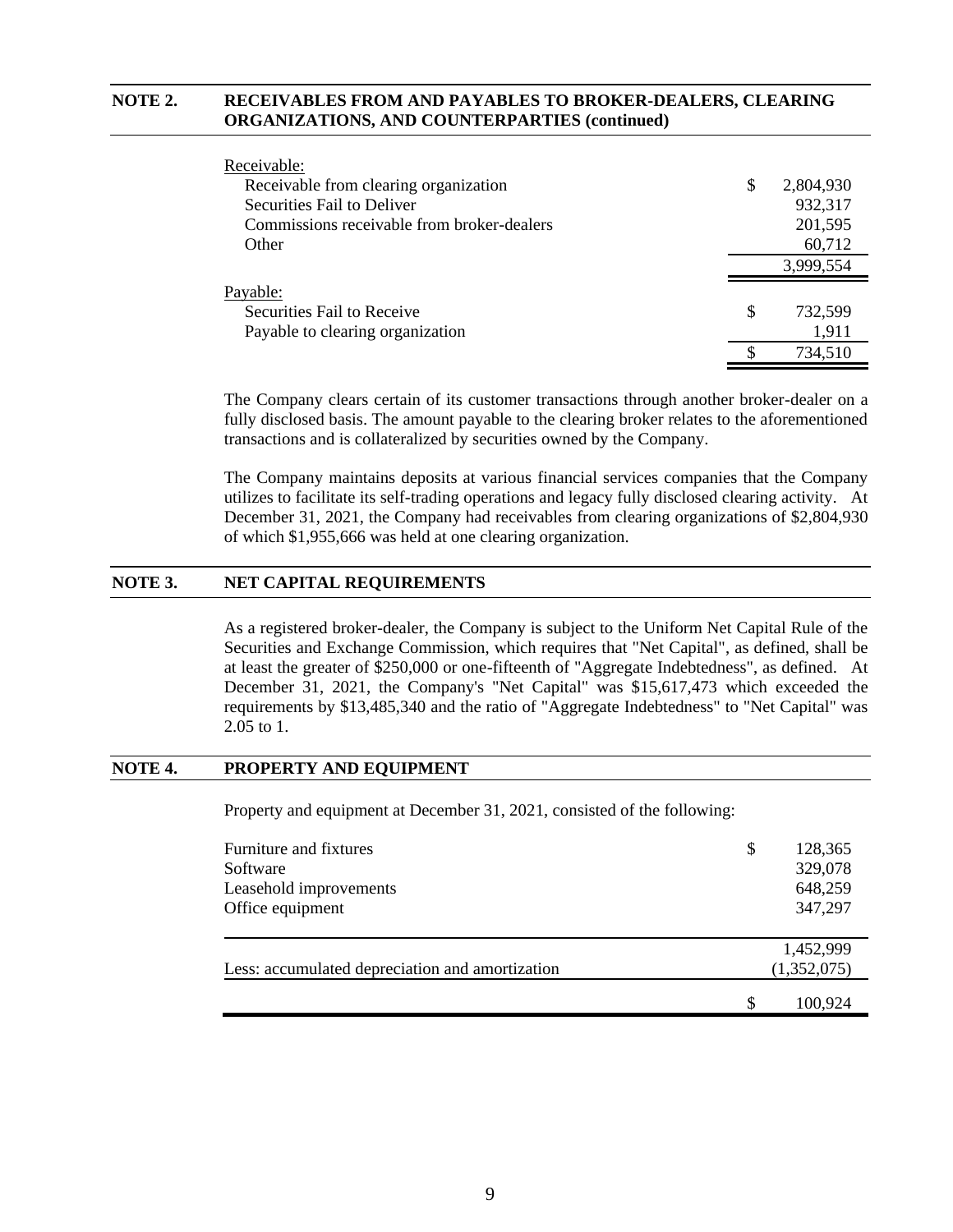## **NOTE 5. RELATED PARTIES**

## *Beta Capital Management, LLC*

The Company has an expense sharing agreement with Beta Capital Management, LLC (BCM). Additionally, the Company has a revenue sharing agreement with BCM for which the Company pays BCM 25% of the Company's retention on certain revenue earned.

At December 31, 2021, \$180,746 is due from BCM. BCM is related by common ownership.

## *Credit Andorra, S.A.*

In October 2019, the Company entered into a loan agreement with an affiliate, Credit Andorra S.A. (CA SA), whereby CA SA provided the Company with a line of credit in the amount of \$47,600,000 at a variable interest rate, which at December 31, 2021, was 0.632% on any outstanding balance. Effective January 1, 2022, the outstanding loan rate will be .7238% The line of credit maturity date is April 17,2022, with automatic one-month extensions thereafter until formal notification is given by either the Company or CASA.

As of December 31, 2021, the Company has a loan balance of \$22,023,521. Interest on the loan was fully paid at December 31, 2021.

At December 31, 2021, \$9,399 is due from CA SA.

## *Credit Andorra US GP, LLC*

During 2021, Credit Andorra US GP, LLC (USGP) rented office furniture to the Company under a month-to-month lease.

## *Banco Credit Andorra Panama*

In 2015, Banco Credit Andorra Panama, an affiliated Panamanian bank made loans to two employees of the Company totaling \$700,000. On a monthly basis, the Company withholds funds from the commissions earned by these employees and remits it to Banco Credit Andorra Panama. At December 31, 2021, there was no balance due from the Company to Banco Credit Andorra Panama. In connection with the bank loans, the Company has entered into a retention bonus agreement with the two employees whereby the Company will pay the final \$150,000 of the loans if the two employees complete seven years of employment with the Company for the period of April 15, 2015, to April 15, 2022. At December 31, 2021, the Company has accrued \$144,666 for the retention bonus, which is included in accounts payable and accrued liabilities in the accompanying statement of financial condition.

## *Securities Transactions*

The Company was the counterparty to securities transactions with parties related through common ownership. One such counterparty, Creand Wealth & Securities (formally Banque de Patrimoines Prives "BPP"), also serves as one of the Company custodians for customer securities.

## *Alternative Products*

The Company's customers have Alternative Investment Product (AIP) positions, where the Company is a distributor, and Credit Andorra SA, a related party is administrator.